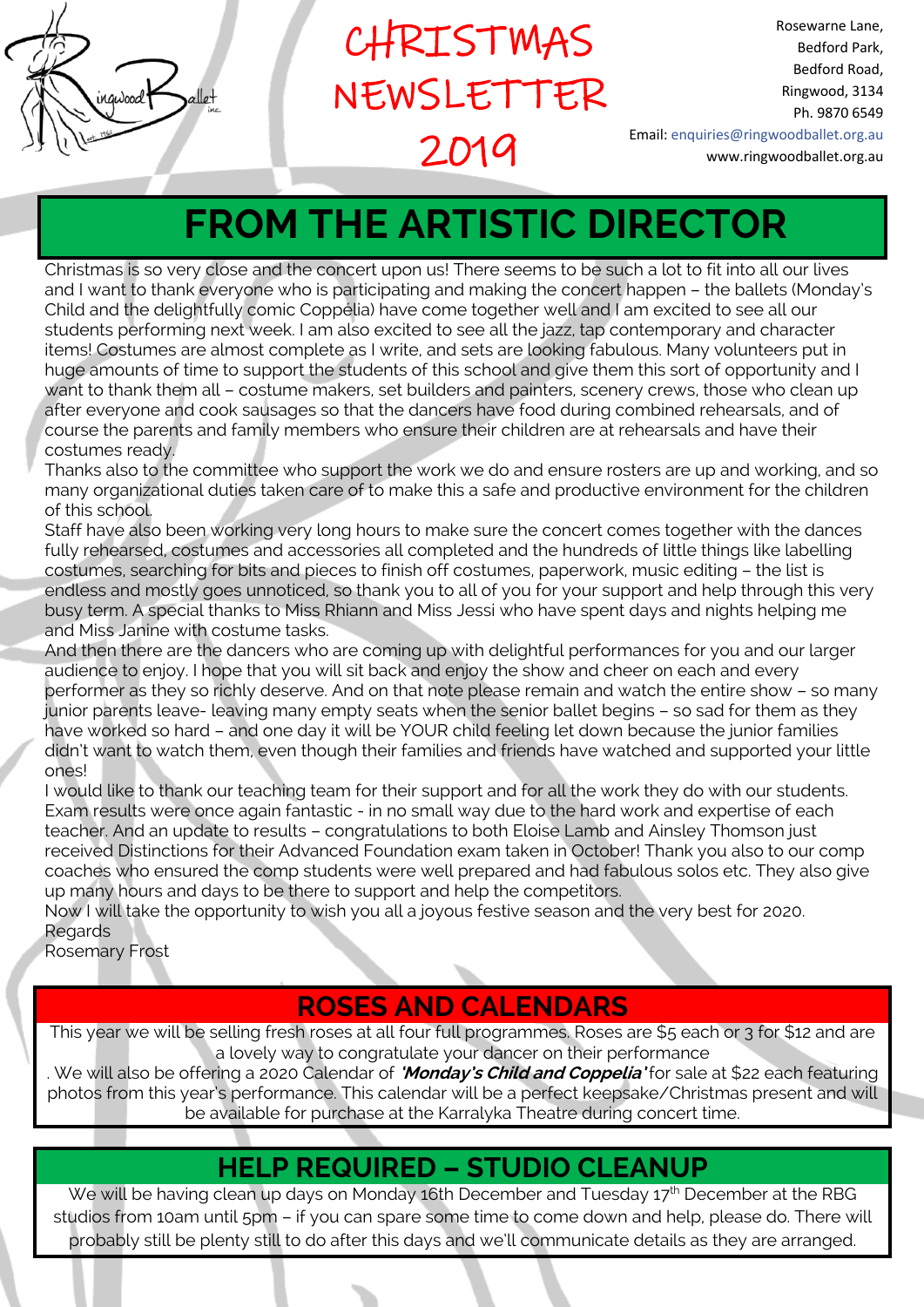# **STAGE MAKEUP**

Stage Makeup remains the same as previous years. Info is available on the website under the 'Parent Zone' tab.

**Foundation** – 1 shade darker than skin tone - **Eye Shadow** – 3 Shades – Dark Brown, Beige and White/Cream. No Shimmers please. - **Blush** – Brick/Terracotta red, not pink or bright red. - **Lipstick –** Red (cherry red) - **Powder** – pressed or loose - **Eyelashes** – from Level 6 (Coppelia) up – medium length - **Eye liner** – Liquid is recommended – Black. - **Mascara -** Black

# **CONCERT WEEK SCHEDULE**

#### **MONDAY 9TH DECEMBER**

The last class for the year is on from 7.00-8.30 p.m. Truck loaded at studios from 7pm – Bump In at Karralyka from 10.30pm till shortly after midnight

**ALL REHEARSALS AT THE KARRALKYA WILL BE CLOSED.** 

**ONLY STAFF, CREW AND ROSTERED ON HELPERS WILL BE ALLOWED ACCESS. TUESDAY 10TH DECEMBER**

**FULL DRESS REHEARSAL ON STAGE AT THE KARRALYKA THEATRE**

**ANY STUDENTS MISSING THIS REHEARSAL WILL NOT BE PERMITTED TO PERFORM IN THE CONCERT!**

**Please note the LATEST ARRIVAL TIME (30 mins before scheduled rehearsal) to allow for children to be dressed in costume and hair checked before the rehearsal commences.**

Please note ALL costumes come to the theatre in a bag or on a hanger. Students are NOT permitted to wear them outside of the theatre and they must ALL remain in the theatre after the rehearsal You are part of a team and your presence is needed for everyone else as well as yourself.

**MAKE UP IS OPTIONAL HOWEVER PHOTOS WILL BE TAKEN SO WE ENCOURAGE YOU TO HAVE IT DONE. HAIR MUST BE CORRECTLY AND IMMACULATELY GROOMED.**

#### **This rehearsal will be for the junior ballet "Monday's Child" – all JAZZ and all TAP ITEMS, CHARACTER CLASSES AND CONTEMPORARY CLASSES**

|                            | TAN TILETIST SINAN VULEN SENSSES ANNO SSINTETII SINAN I SEAN |
|----------------------------|--------------------------------------------------------------|
| 4.00-4.45 (3.30pm Arrival) | <b>MONDAY'S CHILD- BLUE AND PURPLE CAST</b>                  |
| 4.45-5.15                  | <b>BREAK</b>                                                 |
| 5.15-6.00 (4.45pm Arrival) | MONDAY'S CHILD RED AND PURPLE CAST                           |
| 6.00-6.30                  | <b>OFFICIAL BREAK</b>                                        |
| 6.30-7.15 (6pm Arrival)    | ALL JAZZ ITEMS IN ORDER - BLUE CAST THEN RED CAST            |
| 7.30-8.00 (7pm Arrival)    | ALL TAP ITEMS IN ORDER - BLUE CAST THEN RED CAST             |
| 8.15-8.45 (7.45pm Arrival) | <b>CHARACTER</b>                                             |
| 9.00-9.30 (8.30pm Arrival) | <b>CONTEMPORARY</b>                                          |

#### **WEDNESDAY 11TH DECEMBER –**

**FULL DRESS REHEARSAL ON STAGE AT THE KARRALYKA THEATRE**

**ANY STUDENTS MISSING THIS REHEARSAL WILL NOT BE PERMITTED TO PERFORM IN THE CONCERT!**

Please note ALL costumes come to the theatre in a bag or on a hanger. Students are NOT permitted to wear them outside of the theatre and they must ALL remain in the theatre after the rehearsal You are part of a team and your presence is needed for everyone else as well as yourself. **MAKE UP IS OPTIONAL HOWEVER PHOTOS WILL BE TAKEN SO WE ENCOURAGE YOU TO HAVE IT** 

**DONE. HAIR MUST BE CORRECTLY AND IMMACULATELY GROOMED.**

#### **This rehearsal will be for COPPELIA**

**4.30-5.00 SET ACT 1 5.00-7.00 (4.30 Arrival) RED CAST COPPELIA 7.00-7.30 CORRECTIONS 7.30-8.00 BREAK 8.00-10.00 BLUE CAST COPPELIA 10.00-10.30 CORRECTIONS**

**4.00-4.30 SET ACT 2 – DANCERS MAY BE REQUIRED – TBA!**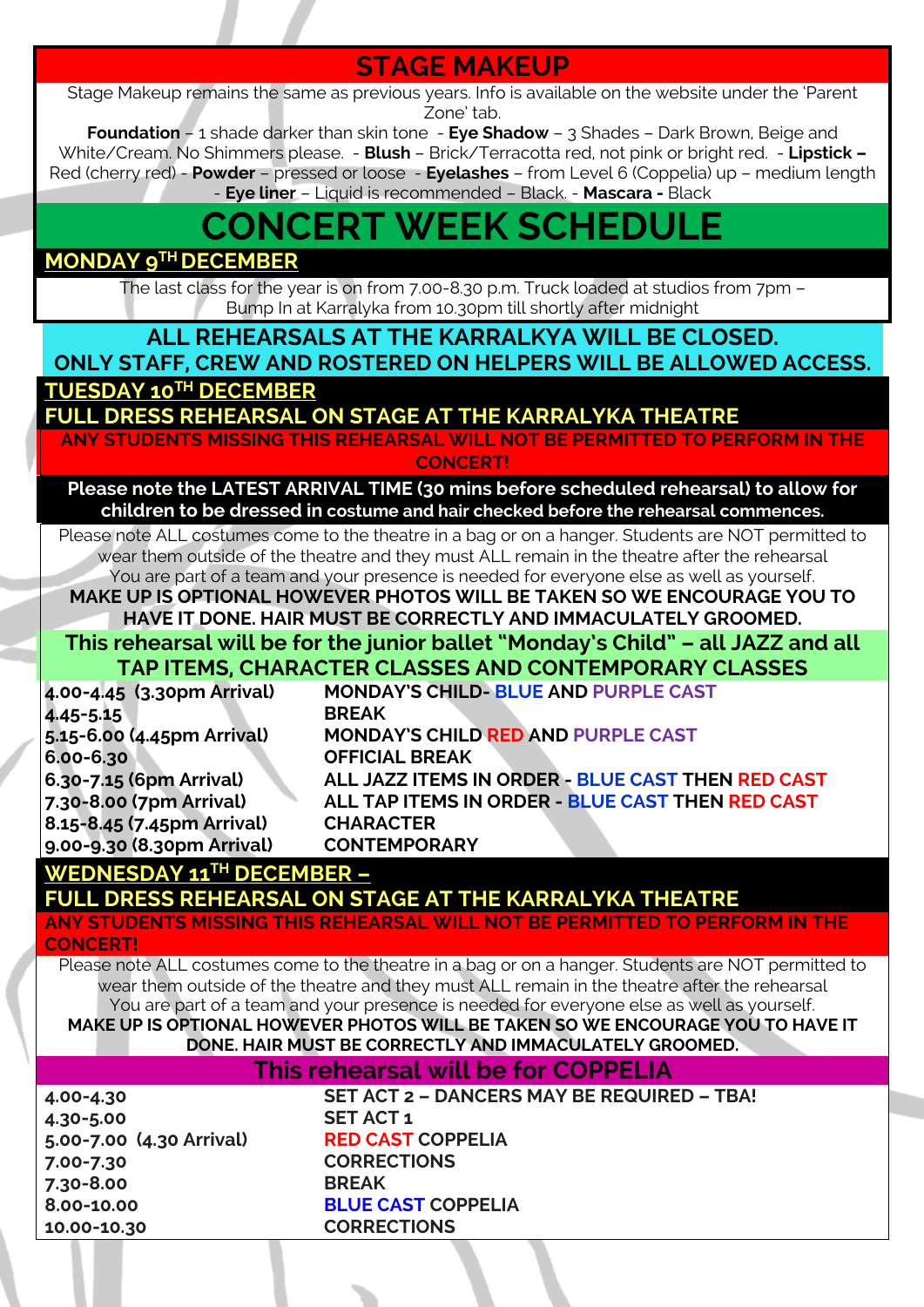# **SHOWTIME AT THE KARRALYKA!**

| <b>THURSDAY 12TH DECEMBER -11am Community Matinee</b>                |                                                                                                          |  |
|----------------------------------------------------------------------|----------------------------------------------------------------------------------------------------------|--|
| COPPELIA ONLY - RED CAST OF LEADS AND ALL OTHER CAST FROM LEVEL 6 UP |                                                                                                          |  |
| 9.30am All seniors warm up                                           |                                                                                                          |  |
| 10.00am                                                              | Latest arrival time for all other performers in COPPELIA                                                 |  |
| 11.00am<br>1.00pm Approx show ends                                   | Show begins                                                                                              |  |
|                                                                      | THURSDAY 12TH DECEMBER- 7.00pm. FUI<br><b>AND PURPLE CAST</b><br><b>CAST</b>                             |  |
| 5.30pmStage door opens                                               |                                                                                                          |  |
| 5.40pm                                                               | Warm up for seniors                                                                                      |  |
| 6.00pm                                                               | Latest arrival time for all juniors in junior ballet, jazz/tap and anyone not in Coppelia                |  |
| 7.00pm                                                               | Show begins                                                                                              |  |
|                                                                      | FRIDAY 13TH DECEMBER- 7.00pm FULL SHOW RED CAST AND PURPLE CAST                                          |  |
| 5.30pmStage door opens                                               |                                                                                                          |  |
| 5.40pm                                                               | Warm up for seniors                                                                                      |  |
| 6.00pm                                                               | Latest arrival time for all juniors in junior ballet, jazz/tap and anyone not in Coppelia                |  |
| 7.00pm                                                               | Show begins                                                                                              |  |
|                                                                      | SATURDAY 14TH DECEMBER - 12.30pm FULL SHOW<br><b>AND PURPLE CAST</b><br><b>BLUE CAST</b>                 |  |
| 11.00                                                                | Stage door opens                                                                                         |  |
| 11.10                                                                | Warm up for seniors                                                                                      |  |
| 11.30                                                                | Latest arrival time for all juniors in junior ballet, jazz/tap and anyone not in Coppelia<br>Show begins |  |
| 12.30                                                                |                                                                                                          |  |
|                                                                      | SATURDAY 14th DECEMBER - 7.00pm. FULL SHOW RED CAST AND PURPLE CAST                                      |  |
| 5.30pmStage door opens                                               |                                                                                                          |  |
| 5.40pm                                                               | Warm up for seniors                                                                                      |  |
| 6.00pm                                                               | Latest arrival time for all juniors in junior ballet, jazz/tap and anyone not in Coppelia                |  |
| 7.00pm                                                               | Show begins                                                                                              |  |
| <b>DRESSING ROOM ALLOCATION</b>                                      |                                                                                                          |  |
|                                                                      | <b>PRESS ROOM - UPSTAIRS IN FOYER</b>                                                                    |  |
|                                                                      | Junior Ballet Levels K-1-2-3 and Level 2/3 Jazz and Tap)                                                 |  |
|                                                                      | DRESSING ROOM 1 (up the stairs to the right)                                                             |  |
|                                                                      | Junior Ballet Levels SFD 4 and 5 - Coppelia SFD 6 - Jazz & Tap 4P - 4 - 5                                |  |
|                                                                      | <b>DRESSING ROOM 2</b>                                                                                   |  |
|                                                                      |                                                                                                          |  |
|                                                                      | Coppelia Grade RAD 6P and RAD 6 - Jazz & Tap 6 - 7                                                       |  |
|                                                                      | <b>DRESSING ROOM 3</b>                                                                                   |  |

Coppelia – All seniors RAD Grade 7 and above. Jazz & Tap 8 and over

**UNDER STAGE ENCLOSED AREA**

Boys/Men

# Photos of Coppélia & Monday's Child

and supporting programme will be available to Order online, Images taken at: karralyka theatre

Visit http://www.onlinepictureproof.com/wephotograph/albums/rbg - Use the drop down arrow/box and click on the different categories of Coppelia, Monday's Child & Supporting programme

- Next enter the password: CMC1219

Scroll through the folder of images to view and order online



We Photograph FIDIOGIUPII<br>8105 Croydon Vic 3136<br>PDE: 041 831 9132<br>Ifo@wephotograph.co Images will be online for a limited amount of time so to avoid disappointment order Now! For inquiries please call We Photograph 0418319132





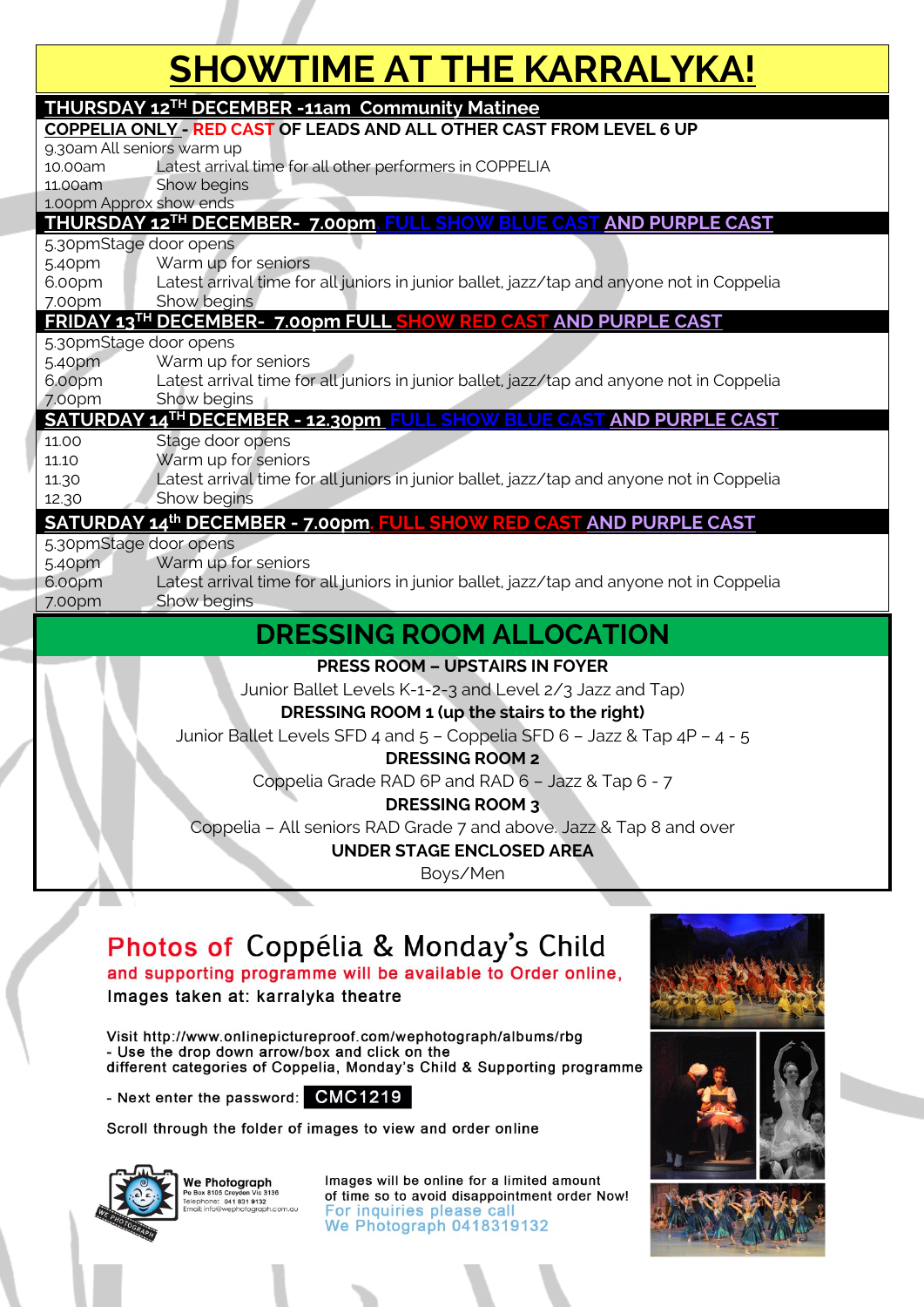|                                                                      | <b>IMPORTANT DATES FOR YOUR DIARY -2020</b>                                                                          |
|----------------------------------------------------------------------|----------------------------------------------------------------------------------------------------------------------|
| <b>FEBRUARY</b>                                                      |                                                                                                                      |
| SATURDAY 1ST                                                         | Enrolment Day 2020                                                                                                   |
| MONDAY 3rd                                                           | Start of Term 1                                                                                                      |
| <b>MARCH</b><br>MONDAY 9th                                           | Labour Day - NO CLASSES                                                                                              |
| WEDNESDAY 18TH                                                       | <b>AGM</b>                                                                                                           |
| MON 23RD - SAT 28TH                                                  | Open Week                                                                                                            |
| SATURDAY 28TH                                                        | End of term 1                                                                                                        |
| <b>APRIL</b>                                                         |                                                                                                                      |
| TUESDAY 14TH                                                         | Start of Term 2                                                                                                      |
| SATURDAY 25TH                                                        | Anzac Day - NO CLASSES                                                                                               |
| SUNDAY 26TH                                                          | SFD Combined Concert (Classes performing TBA)                                                                        |
| TUESDAY 28TH                                                         | <b>Exam Entries Close</b>                                                                                            |
| <b>MAY</b><br>SUNDAY 17TH                                            | <b>SFD Classical Masterclasses</b>                                                                                   |
| SUNDAY 24th                                                          | <b>SFD Jazz Masterclasses</b>                                                                                        |
| SUNDAY 31ST                                                          | <b>SFD Tap Masterclasses</b>                                                                                         |
| <b>JUNE</b>                                                          |                                                                                                                      |
| MONDAY 8TH                                                           | Queens Birthday - REDUCED TIMETABLE                                                                                  |
| SUNDAY 21ST                                                          | Comp Dress Rehearsal                                                                                                 |
| MON 22 <sup>ND</sup> - SAT 27 <sup>TH</sup>                          | Open Week                                                                                                            |
| SATURDAY 27TH                                                        | SFD Scholarship Technical Classes                                                                                    |
| SAT $27TH$ – FRI $3RD$ (JULY)                                        | <b>SFD Competitions</b>                                                                                              |
| <b>JULY</b>                                                          |                                                                                                                      |
| $SAT 4TH - SUN 5TH$<br>TUES $7^{TH}$ – WED $8^{TH}$ – THURS $9^{TH}$ | Higher Grades Exam Prep Classes (Compulsory for exam candidates)                                                     |
| $FRI$ 10 <sup>TH</sup> - SAT 11 <sup>TH</sup> - SUN 12 <sup>TH</sup> | Exam Preparation Classes (Compulsory for exam candidates)<br>Mock Exams - Classical (Compulsory for exam candidates) |
| MONDAY 13TH                                                          | Start of Term 3                                                                                                      |
| SUNDAY 19TH                                                          | <b>Exam Session Commences</b>                                                                                        |
| <b>AUGUST</b>                                                        |                                                                                                                      |
| SUNDAY 2ND                                                           | <b>Exam Session Ends</b>                                                                                             |
| SATURDAY 8TH                                                         | <b>Senior Ballet Audition</b>                                                                                        |
| <b>SEPTEMBER</b>                                                     |                                                                                                                      |
| SATURDAY 5 <sup>IH</sup>                                             | Presentation Day/Evening                                                                                             |
| SATURDAY 19Th                                                        | End of Term 3                                                                                                        |
| SUNDAY 20TH - TBA                                                    | Southern Dance Festival Starts                                                                                       |
| <b>OCTOBER</b>                                                       |                                                                                                                      |
| MONDAY 5TH<br>SUNDAY 11TH                                            | Start of Term 4                                                                                                      |
|                                                                      | SFD Choreographic Competition                                                                                        |
| <b>NOVEMBER</b><br>MONDAY 2ND                                        | Cup Day - NO CLASSES                                                                                                 |
| SUNDAY 8TH                                                           | Concert Tickets go on Sale                                                                                           |
| SATURDAY 14Th                                                        | Last day of ALL Saturday classes                                                                                     |
| SUNDAY 15TH                                                          | Senior Ballet Combined Rehearsal*                                                                                    |
| FRIDAY 20TH                                                          | Last day of ALL regular weekday classes                                                                              |
| $SAT 21ST - SUN 22ND$                                                | Senior Ballet Combined Rehearsals*                                                                                   |
| MONDAY 23RD                                                          | Junior Ballet Combined Rehearsal*                                                                                    |
| WEDNESDAY 25TH                                                       | Junior Ballet Combined Rehearsal*                                                                                    |
| SAT 28 <sup>TH</sup> - SUN 29TH                                      | Senior Ballet Combined Rehearsals*                                                                                   |
| MONDAY 30 <sup>th</sup>                                              | Junior Ballet Combined Rehearsals*                                                                                   |
| <b>DECEMBER</b>                                                      |                                                                                                                      |
| WEDNESDAY 2ND<br>SATURDAY 5TH                                        | Junior Ballet Combined Rehearsals*<br>Senior Ballet Combined Rehearsal*                                              |
|                                                                      | Full Dress Rehearsal - Community Centre**                                                                            |
|                                                                      | Full Dress/Technical Rehearsal - Junior Ballet, Jazz, Tap, Contemporary etc. <sup>*</sup>                            |
| SUNDAY 6TH                                                           |                                                                                                                      |
| TUESDAY 8TH                                                          |                                                                                                                      |
| WEDNESDAY 9TH<br>THURSDAY 10TH                                       | Full Dress/Technical Rehearsal - Feature Ballet**                                                                    |
| THURSDAY 10TH                                                        | 11am Matinee - Feature Ballet Only<br>7pm Performance                                                                |
| FRIDAY 11 <sup>th</sup>                                              | 7pm Performance                                                                                                      |
| SATURDAY 12th<br>SATURDAY 12th                                       | 12.30pm Performance<br>7pm Performance                                                                               |

i,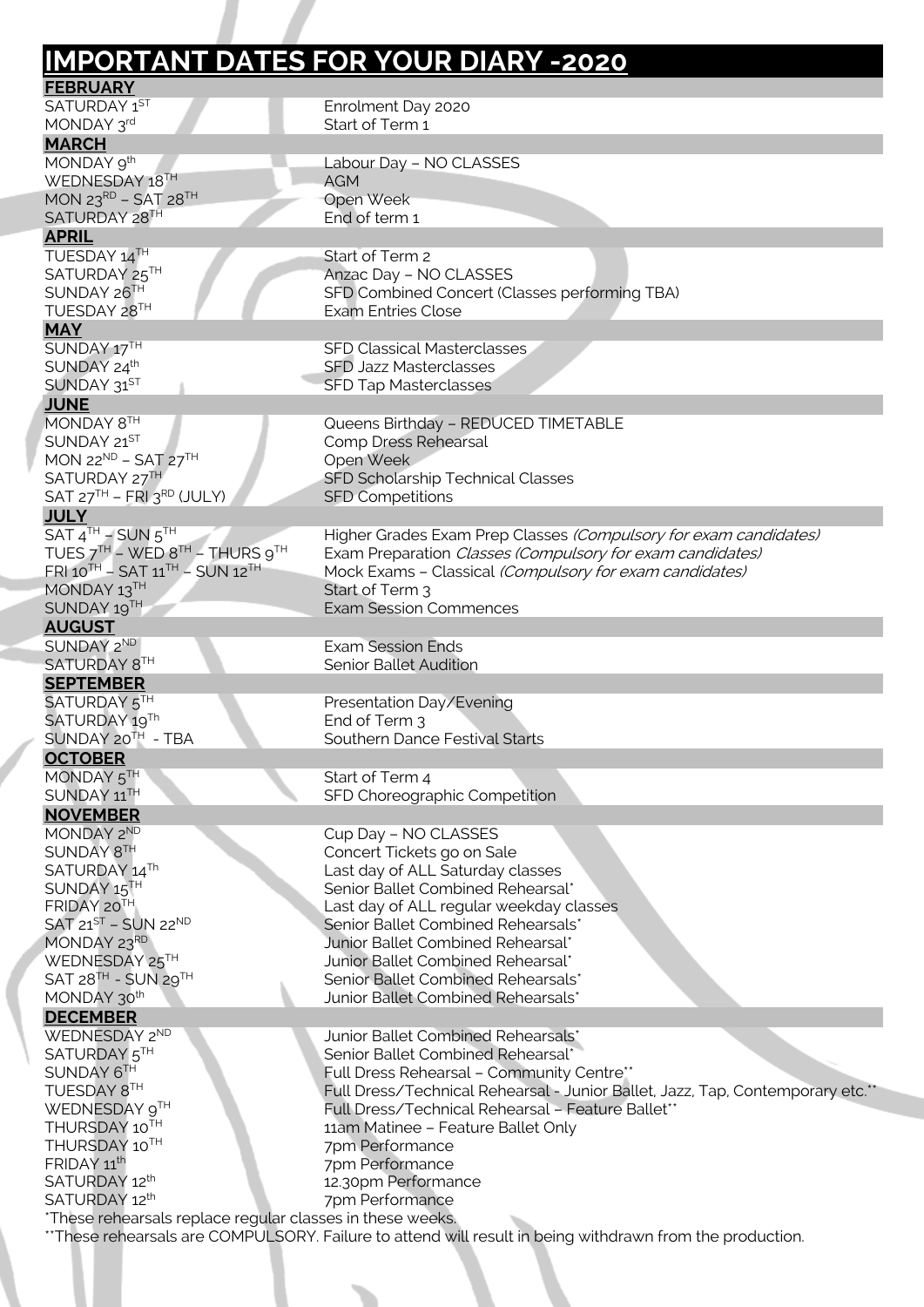### 2019 COSTUME PHOTOS - VIEW & ORDER PHOTOS ONLINE

- 1. Visit www.onlinepictureproof.com/wephotograph/albums/rbg/
- 2. Click on "find your album"<br>"RBG Costume Photo Day 2019"
- 3. Enter the EVENT PASSWORD: **RBG1219**

Scroll through the folders of Images to view and order your favourite digital files, prints & packages online.

#### THIS IS A RINGWOOD BALLET FUNDRAISER!



Æ

A



RBG

Inealstenut

## **2020 PROPOSED FEES SCHEDULE**

|                                                                 | 2020 FEES SCHEDULE (all fees include GST)                                                                      |                  |                                                        |                                                         |          |
|-----------------------------------------------------------------|----------------------------------------------------------------------------------------------------------------|------------------|--------------------------------------------------------|---------------------------------------------------------|----------|
|                                                                 | Class Fees (per term)                                                                                          |                  | shorter classes                                        | 25%                                                     |          |
|                                                                 |                                                                                                                |                  |                                                        | Sibling discount                                        |          |
|                                                                 | 1 class per week                                                                                               | \$132.00         | \$106.00                                               | \$99.00                                                 |          |
| Junior School - Kinder to SFD Level 3                           | 2 classes per week                                                                                             | \$237.00         | \$191.00                                               | \$177.75                                                |          |
|                                                                 | 3 classes per week                                                                                             | \$332.00         | \$267.80                                               | \$249.00                                                |          |
|                                                                 | Junior School Package (4 or more classes per week)                                                             | \$416.00         |                                                        | \$312.00                                                |          |
|                                                                 | Admin/Maintenance Fee (per term)                                                                               | \$20.00          |                                                        |                                                         |          |
|                                                                 |                                                                                                                |                  |                                                        |                                                         |          |
|                                                                 | 1 class per week                                                                                               | \$132.00         |                                                        | \$99.00                                                 |          |
| Middle School - SFD Levels 4-5-6                                | 2 classes per week                                                                                             | \$237.00         |                                                        | \$178.00                                                |          |
|                                                                 | 3 classes per week                                                                                             | \$332.00         |                                                        | \$249.00                                                |          |
|                                                                 | 4 classes per week                                                                                             | \$416.00         |                                                        | \$312.00                                                |          |
|                                                                 | 5 classes per week                                                                                             | \$474.00         |                                                        | \$355.50                                                |          |
|                                                                 | Middle School Package (6 or more classes per week)                                                             | \$625.00         |                                                        | \$468.75                                                |          |
|                                                                 | Admin/Maintenance Fee (per term)                                                                               | \$20.00          |                                                        |                                                         |          |
|                                                                 | 1 class per week                                                                                               | \$162.50         |                                                        | \$122.00                                                |          |
|                                                                 | 2 classes per week                                                                                             | \$241.00         |                                                        | \$180.75                                                |          |
| Senior School - Grade 6P and upwards                            | 3 classes per week                                                                                             | \$334.00         |                                                        | \$250.50                                                |          |
|                                                                 | 4 classes per week                                                                                             | \$416.00         |                                                        | \$312.00                                                |          |
|                                                                 | 5 classes per week                                                                                             | \$488.00         |                                                        | \$366.00                                                |          |
|                                                                 | 6 classes per week                                                                                             | \$546.00         |                                                        | \$409.50                                                |          |
|                                                                 | Senior Package (7 or more classes per week)                                                                    | \$587.00         |                                                        | \$440.00                                                |          |
|                                                                 | Admin/Maintenance Fee (per term)                                                                               | \$20.00          |                                                        |                                                         |          |
|                                                                 |                                                                                                                |                  |                                                        |                                                         |          |
|                                                                 | <b>Family Fees Package</b>                                                                                     | \$875.50         |                                                        |                                                         |          |
|                                                                 |                                                                                                                |                  |                                                        |                                                         |          |
|                                                                 | Maintenance Fee of \$50 will be refunded in the following term if 4 hours or more of assistance is provided to |                  |                                                        |                                                         |          |
|                                                                 |                                                                                                                | Ringwood Ballet. |                                                        |                                                         |          |
| <b>Concert Production Levies (per term)</b>                     |                                                                                                                |                  | Exam Levies @2020 (Only charged in Term 3)             |                                                         |          |
| Kinder and Pre Primary Production Levy (Only charged in term 4) |                                                                                                                | \$40.00          | Jazz/Tap - 1, 2, 3                                     |                                                         | \$43.00  |
| Production Levy Junior School, 1 Style                          |                                                                                                                | \$22.00          | Jazz/Tap - 4-10                                        |                                                         | \$56.00  |
| Production Levy Junior School, 2 Styles                         |                                                                                                                | \$28.00          | <b>Internal Assessment</b>                             |                                                         | \$28.00  |
| Production Levy Junior School, 3 or More Styles                 |                                                                                                                | \$37.00          | Classical Level 1, 2, 3                                |                                                         | \$54.00  |
| Production Levy Middle School, 1 Style                          |                                                                                                                | \$28.00          | Classical Level 4, 5, 6                                |                                                         | \$69.00  |
| Production Levy Middle School, 2 Styles                         |                                                                                                                | \$37.00          | RAD Grades 6, 7, 8                                     |                                                         | \$112.00 |
| Production Levy Middle School, 3 or More Styles                 |                                                                                                                | \$42.00          | Please note that there is also an exam fee paid to the |                                                         |          |
| Production Levy Senior School, 1 Style                          |                                                                                                                | \$35.00          |                                                        | Southern Federation of Dance or Royal Acadamey of Dance |          |
| Production Levy Senior School, 2 Styles                         |                                                                                                                | \$42.00          |                                                        |                                                         |          |
| Production Levy Senior School, 3 or More Styles                 |                                                                                                                | \$50.00          |                                                        |                                                         |          |